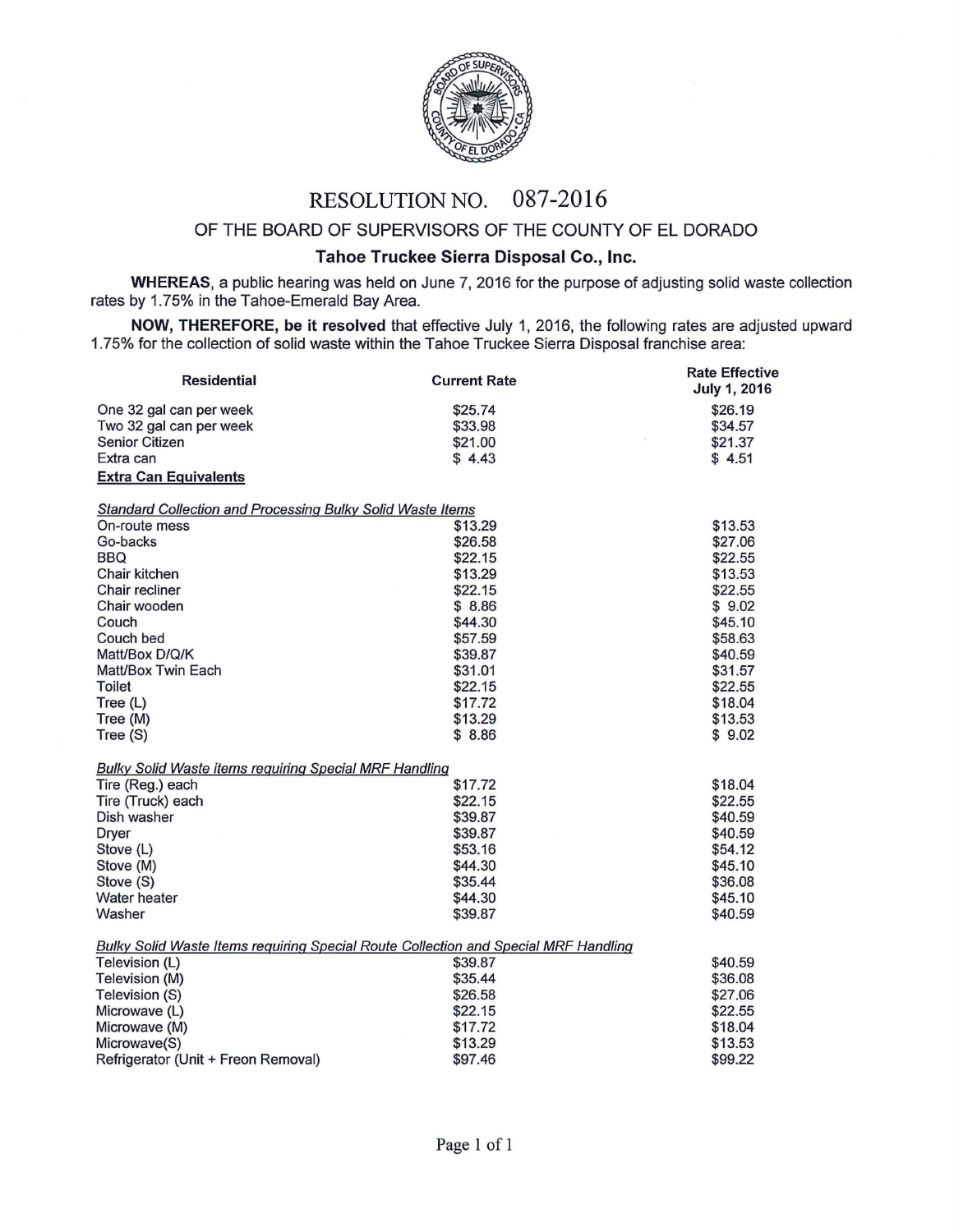| Commercial                                                       | <b>Current Rate</b>               |                                | <b>Rate Effective</b><br>July 1, 2016 |                                       |
|------------------------------------------------------------------|-----------------------------------|--------------------------------|---------------------------------------|---------------------------------------|
|                                                                  |                                   |                                |                                       |                                       |
| <b>Commercial Can</b>                                            | <b>Commercial Service</b><br>5.93 | Cardboard<br>n/a               | <b>Commercial Service</b>             | Cardboard                             |
| 3 yd. EOW                                                        | \$<br>\$<br>222.80                | n/a                            | 6.03<br>\$<br>\$<br>226.70            | n/a<br>n/a                            |
| 3 yd. 1 x week                                                   | \$<br>323.04                      | \$174.15                       | \$<br>328.69                          | \$177.20                              |
| 3 yd. 2 x week                                                   | \$<br>577.02                      | \$280.87                       | \$<br>587.12                          | \$285.79                              |
| 3 yd. 3 x week                                                   | 831.11<br>\$                      | n/a                            | \$<br>845.65                          | n/a                                   |
| 3 yd. 4 x week                                                   | \$1,154.16                        | n/a                            | \$1,174.36                            | n/a                                   |
| 3 yd. 5 x week                                                   | \$1,408.13                        | n/a                            | \$1,432.77                            | n/a                                   |
| 4 yd. 1 x week                                                   | 403.81<br>\$                      | \$205.92                       | 410.88<br>\$                          | \$209.52                              |
| 4 yd. 2 x week                                                   | 707.66<br>\$                      | \$314.30                       | \$720.04                              | \$319.80                              |
| 4 yd. 3 x week                                                   | \$1,085.13                        | $n/a$ .                        | \$1,104.12                            | n/a                                   |
| 4 yd. 4 x week                                                   | \$1,415.31                        | n/a                            | \$1,440.08                            | n/a                                   |
| 4 yd. 5 x week                                                   | \$1,792.78                        | n/a                            | \$1,824.15                            | n/a                                   |
| 6 yd. 1 x week                                                   | \$ 567.25                         | \$271.34                       | \$577.18                              | \$276.09                              |
| 6 yd. 2 x week                                                   | \$1,075.34                        | \$484.94                       | \$1,094.16                            | \$493.43                              |
| 6 yd. 3 x week                                                   | \$1,583.61                        | n/a                            | \$1,611.32                            | n/a                                   |
| 6 yd. 4 x week                                                   | \$2,150.88                        | n/a                            | \$2,188.52                            | n/a                                   |
| 6 yd. 5 x week                                                   | \$2,658.95                        | n/a                            | \$2,705.48                            | n/a                                   |
| <b>Extra Commercial Services</b>                                 |                                   |                                | <b>Current Rate</b>                   | <b>Rate Effective</b><br>July 1, 2016 |
| Extra service above subscription level:                          |                                   |                                |                                       |                                       |
|                                                                  |                                   | 3 yd.                          | \$107.88<br>\$139.79                  | \$109.77<br>\$142.24                  |
|                                                                  |                                   | 4 yd.<br>6 yd.                 | \$168.94                              | \$171.90                              |
|                                                                  |                                   | 3 yd. cardboard                | \$ 63.80                              | \$64.92                               |
|                                                                  |                                   | 4 yd. cardboard                | \$77.61                               | \$78.97                               |
|                                                                  |                                   | 6 yd. cardboard                | \$79.23                               | \$80.62                               |
| Debris boxes:                                                    |                                   |                                |                                       |                                       |
| (non-franchised)                                                 |                                   | 6 yd.                          | \$131.57                              | \$133.87                              |
|                                                                  |                                   | 6 yd. green waste              |                                       | \$119.07                              |
|                                                                  |                                   | (residential only)<br>Rock Box | n/a<br>\$336.82                       | \$342.71                              |
|                                                                  |                                   | 20 yd.                         | \$397.88                              | \$404.84                              |
|                                                                  |                                   | 30 yd.                         | \$489.46                              | \$498.03                              |
|                                                                  |                                   |                                |                                       |                                       |
| Extra yardage left out on route                                  |                                   |                                | \$20.69                               | \$21.05                               |
| Commercial mess cleaned up on route:                             |                                   |                                |                                       |                                       |
| (non-franchised)                                                 |                                   | Pickup-truck<br>serviced bin   | \$57.90                               | \$58.91                               |
|                                                                  |                                   | Front loader or roll-          |                                       |                                       |
|                                                                  |                                   | off serviced bin               | \$110.52                              | \$112.45                              |
| Excessive bin cleaning 3,4,6 yd. bins (more than twice per year) |                                   | \$39.47                        | \$40.16                               |                                       |
| Pull-out service (pick-up truck assisting front loader):         |                                   | \$ 20.69                       | \$21.05                               |                                       |
| Excessive bin swap-out (more than twice per year):               |                                   |                                |                                       |                                       |
|                                                                  |                                   | 3, 4 & 6 yd.                   | \$57.90                               | \$58.91                               |
|                                                                  |                                   | 20 & 30 yd.                    | \$110.51                              | \$112.44                              |
| Dumpster rejection/cancelation (empty dumpster):                 |                                   |                                |                                       |                                       |
|                                                                  |                                   | 3, 4 & 6 yd.                   | \$57.90                               | \$58.91                               |
|                                                                  |                                   | 20 & 30 yd.                    | \$110.51                              | \$112.44                              |
| Dumpster relocation:                                             |                                   |                                |                                       |                                       |
|                                                                  |                                   | 3, 4 & 6 yd.                   | \$57.90                               | \$58.91                               |
|                                                                  |                                   | 20 & 30 yd.                    | \$110.51                              | \$112.44                              |